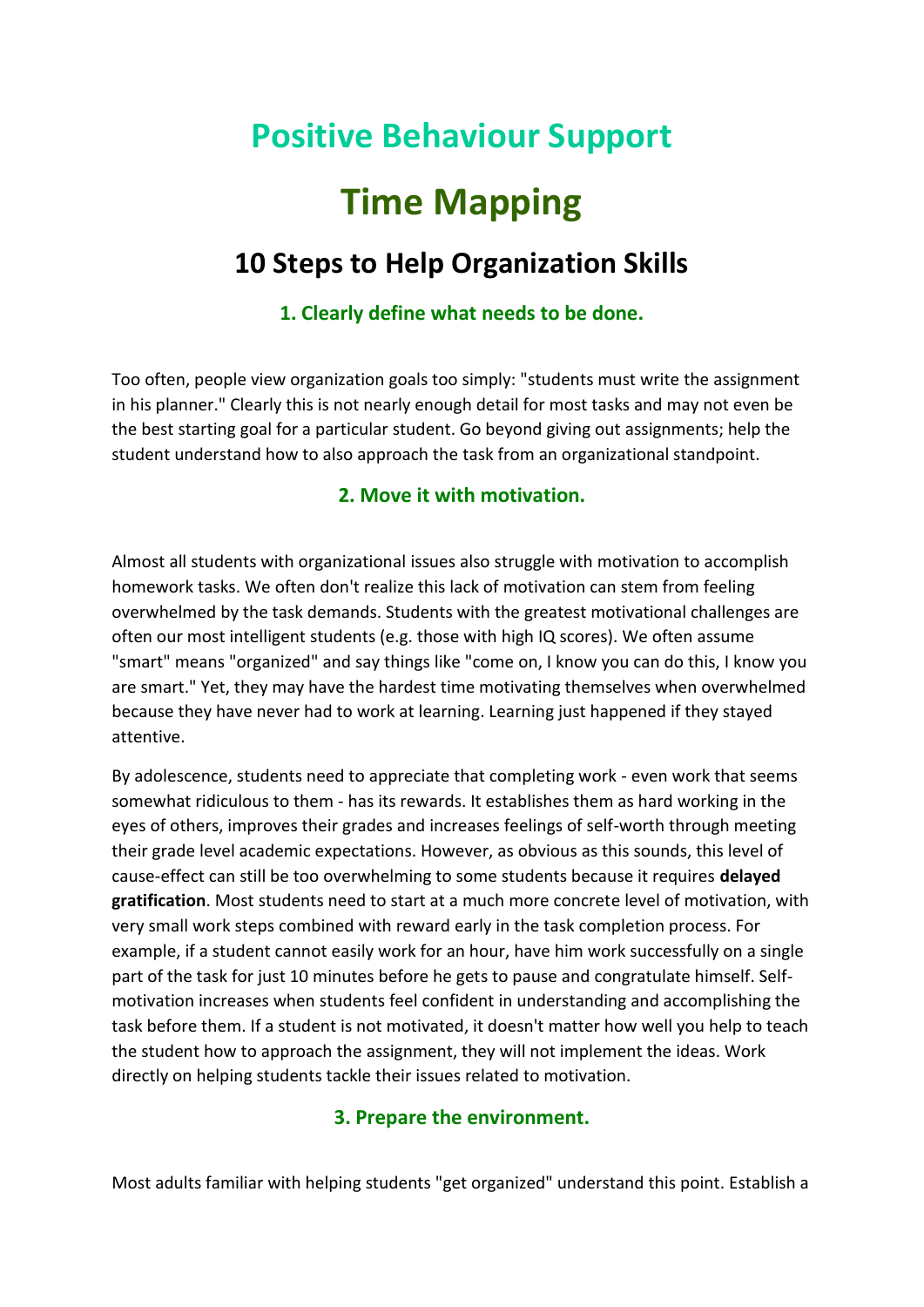dedicated workspace for homework that includes the essential tools: pen, pencil, paper, etc. Color coding tasks, making sure the student has an organized binder, possibly access to a time-timer **[\(www.timetimer.com\)](http://www.timetimer.com/)** create structures that promote success during homework time.

## **4. Chunk and Time it.**

Assignments that sound coherent and structured can still overwhelm a student with EF issues. For example: "write a report focusing on the economy, culture, weather and climate of a specific country." Clear enough, you think? Make sure the student understands how to "chunk" an assignment (break it down into smaller pieces) and how the individual parts create the larger whole. This is true for your whole homework/study session. 4 blocks of 13 minutes is an hours work!

Furthermore, once they "chunk" the project students also need to predict how long each chunk will take to complete. Students have a resounding inability to predict how long projects will take across time. This is an essential life skill! Consider this: Is there anything you do without first predicting how long it will take? We "**time map**" everything, gauging how the task will or will not fit into what we're doing now, an hour from now, later in the day or later in the week.

Homework functions in much the same way. Students are more willing to tackle homework when they can reliably predict how long they will have to work on the task. For example, some students may calmly do math if it should only take 5-10 minutes. However, for some students, the nebulous nature of the activity incites anxiety such that they may feel anxious for 45 minutes over doing a 10-minute math assignment. When the student does not - or cannot - consider time prediction as part of his organizational skill set, he is likely to waste a lot of time rather than use time to his advantage.

#### **5. Use visual structures.**

As the school years progress, homework shifts from mostly static tasks doled out by one teacher to mostly dynamic tasks assigned by many different individuals. We expect students to self-organize and know how to juggle the many pieces of learning that make up each class, grade and level of education. Yet, this valuable skill is never directly taught!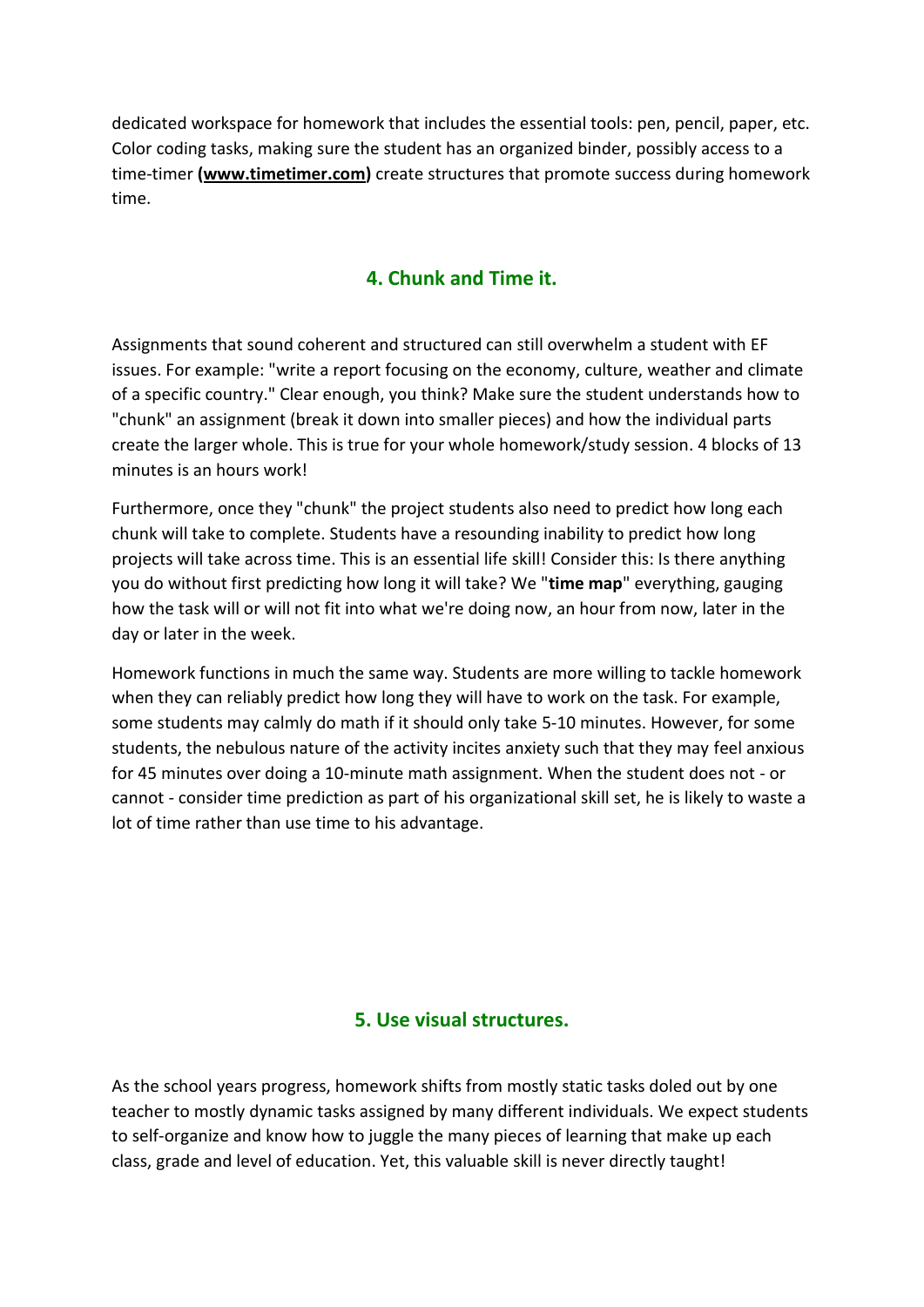Visual long-term mapping charts, such as a Gantt Chart, [\(www.ganttchart.com\)](http://www.ganttchart.com/) can help students plan and monitor multiple activities. These bar type graphs allow a student to visually track multiple projects across time, determine when they are due and how much time is available to work on each. For example, a history paper may be assigned in February and due in late March; a line would run from early February to late March to indicate the time allocated to the project. A math project assigned in early March is also due in late March; another line would represent this project. Visually the student can see that two big projects are due at about the same time, and both are worth significant grade points. This then helps the student understand why he should not wait until the last minute to start one or both assignments. Gantt charts are frequently used in business, but have yet to make it into student software for school/homework planning. However, they are easy to create and use at home or in the classroom.

Visual structures can represent entire projects and then also be used for individual chunks, creating the visual organizational framework students need. Once assignments are understood as needing to be worked on across time, we can encourage students to chunks tasks to be worked on during specific weeks, then make related lists of things to do on specific days.

#### **6. Prioritize and plan daily.**

Learning to prioritize is a valuable skill and helps the student get things done. Keep in mind that many of us make daily lists but don't always complete all tasks on our list, and that priority is largely based on the value we place on the assignment. Within the school setting, "value" is often dictated by the teacher. Priority is a factor of the task's value overall, its deadline and the time to complete it. However, just because a task is due does not mean a student needs to make a decision to complete it, especially if it is a low priority or low value task to the student or the teacher. For example, during her sophomore year in high school my daughter was looking at her math grades online. I looked over her shoulder and saw she had mostly A's and B's but noticed she had two F's. I exclaimed, "Robyn, you have two F's", to which she replied, "Mom, they were each worth one point. They were hardly worth doing." Robyn realized that in light of the many assignments she had to juggle for all her classes, projects with the least point value were not worth doing; she'd rather save her time and effort for the larger, more important projects.

With a prioritized plan in hand, many students will still struggle with actually working on the tasks. Some students with 'high' intelligence may have difficulty getting themselves to work on projects not of their liking. Their attention span may be no more than 7-10 minutes.

Help students succeed with their daily schedule by teaching them to take frequent small breaks at the end of each block. For example, a graduate student in theology found he could only push himself through 10-minute work cycles before feeling overwhelmed or internally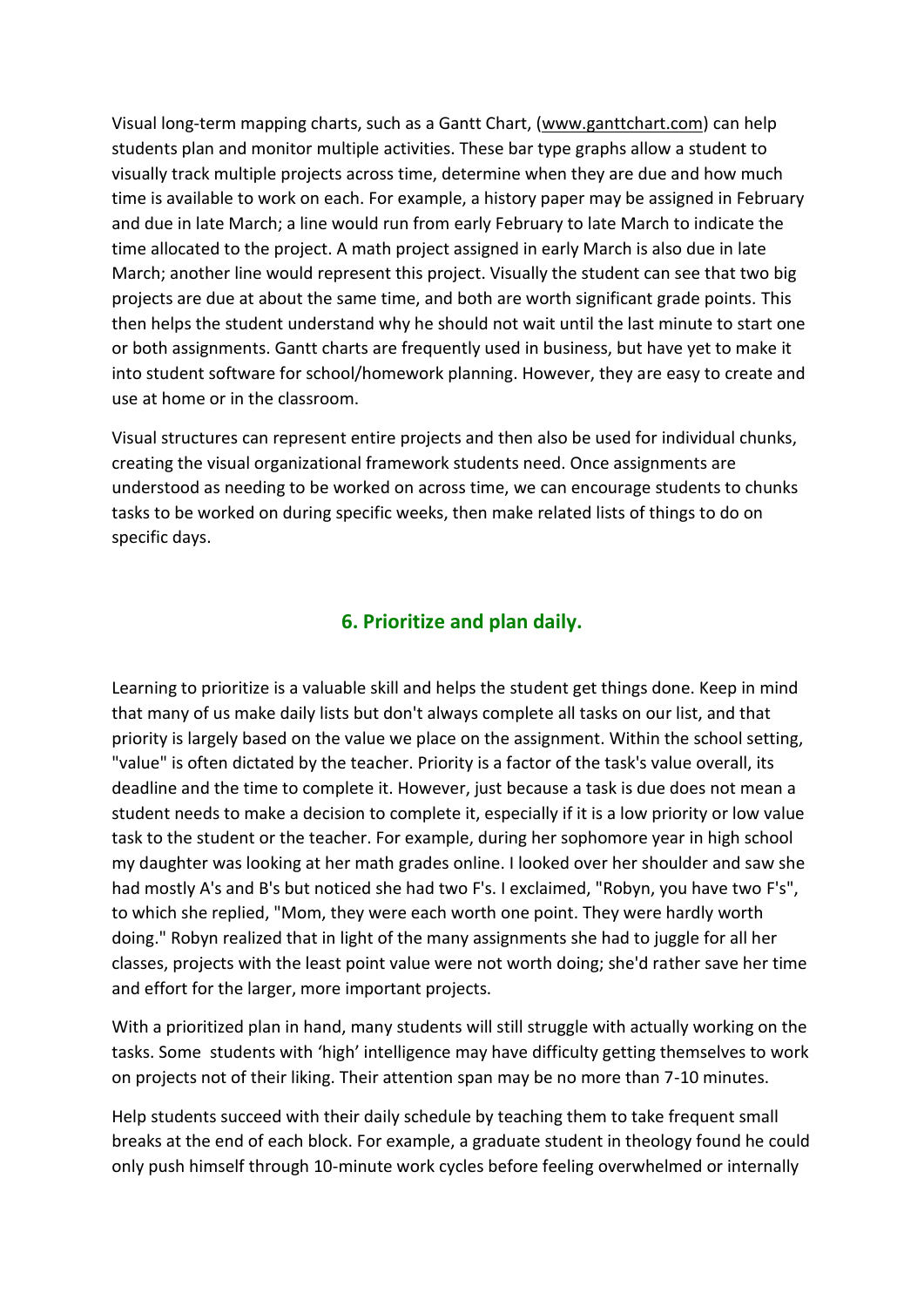distracted. He used a **visual time-timer** and gave himself a short stretch break every 10 minutes. Once he completed a number of these short work cycles he gave himself a larger reward. The key to using self-reward is to **make sure the small reward isn't likely to be distracting or absorbing** (computer games, TV, reading a book). Instead make these small breaks quick and refreshing, just to refocus attention: sensory based activities (stretching or movement), a small snack, a quick trip to the bathroom or pencil sharpener.

#### **7. Hunt and Gather.**

Simply put: students need to plan time into their schedule to locate different resources to complete a task. For example, research at the library might be a "chunk" they plan for on their homework list (don't forget travel time!).

#### **8. Consider Perspective.**

Homework is more effectively completed when students start by considering the teacher's perspective before diving into the assignment. An assignment done well is one that meets the teacher's expectations and follows the teacher's instructions. A high school student went to great lengths to develop a computer program for his computer programming class. His teacher came to me exasperated, explaining that while well done, the project was totally unrelated to the class assignment.

Perspective taking can be quite overwhelming to many students with organizational issues. A strategy called "social mapping" (Winner, 2007) can help students understand how expectations, actions and reactions affect not only how we are viewed by others, but how their responses ultimately impact the way we view ourselves.

#### **9. Communicate and then communicate some more.**

Homework assignments often result in students needing help from others. Knowing when and how to ask for help can be challenging for students. Avoid assuming students especially "bright" students - should intuitively know how to ask for help, clarification or even how to collaborate with others on assignments. These skills are not nearly as simple as they seem and may need to be explicitly taught. Tip: as students age into middle school and beyond, most students are turning to their peer group rather than their teacher for help. This helps to establish peer support networks desperately needed for success in college.